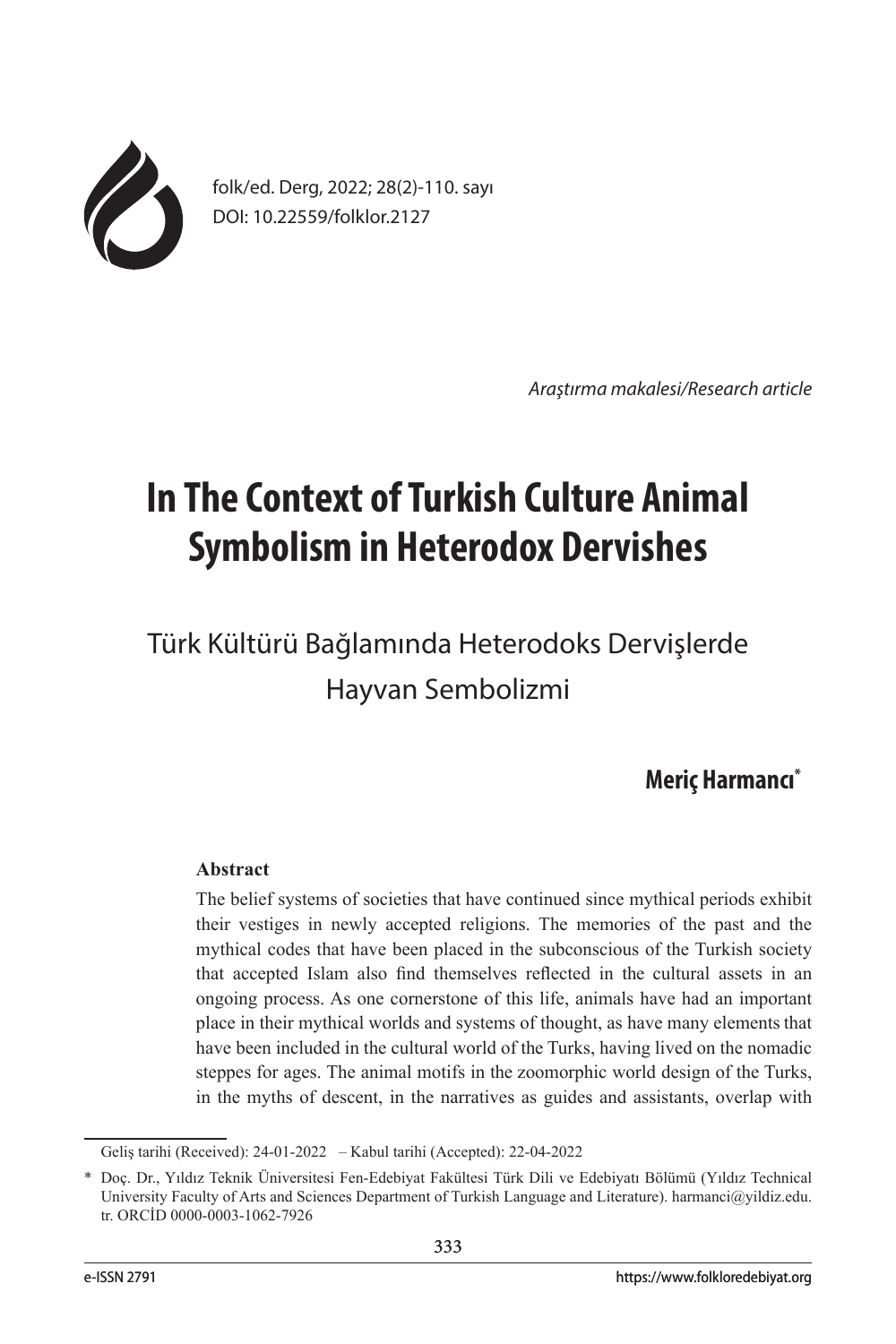the names of some dervishes in the Sufi literatüre. In this study, the mythological traces in the naming of dervishes, who are called by the names of some animals, were tried to be determined through animal symbolism in Turkish mythology. At the same time, the characteristics of dervishes who take animal names in the Sufi literature that cause this naming are emphasized. The fact that these dervishes have common characteristics in terms of disposition and that almost all of them are from the group of heterodox dervishes also brings up the relationship between animal symbolism and melamet. At this point, heterodoxy emerged as a form of religious interpretation, which is one of the factors in Turks' acceptance of Islam beyond the central understanding of the religion; it created a syncretic interpretation of Islam by incorporating mysticism. These animal titles, which are preferred to contribute to the systematic of the Melamet doctrine that works to accuse the human soul, can be thought of as a mystic interpretation or traces of a sectarian line. The study also examines the naming in the names of wandering dervishes with animal titles in the center of melamet; naming stories and tries to reveal the symbolic and functional consistency of these titles. In this context, it has been determined that the animal names in the names of sufis such as Aslan Baba [Lion Father], Kurt Baba [Wolf Father], Barak Baba [Dog Father], Koyun Baba [Sheep Father], Geyikli Baba [Deer Father] have a function beyond animal symbolism. It has been observed that the negative perception of the world of associations that these animals represent in terms of social and semantics is utilized. This study aims to evaluate how animal symbolism is seen in heterodox dervishes and the animal names in the names of these dervishes through mythical and esoteric readings.

**Keywords:** *symbol, naming, animal symbolism, sufism, heterodoxy*

# **Öz**

Toplumların mitik dönemlerden itibaren süregelen inanç sistemleri, yeni kabul edilen dinlerde izlerini sürdürür. İslamiyet'i kabul eden Türk toplumunun geçmişe ait hafızası ve bilinçaltına yerleşen mitik kodları da devam eden süreçteki kültür varlıklarında yansımasını bulur. Uzun süre göçebe bozkır yaşamı süren Türklerin kültür dünyasına dâhil olan pek çok unsur gibi bu hayatın temel taşlarından olan hayvanlar, onların mitik dünyalarında ve düşünce sistemlerinde önemli bir yer tutar. Türklerin zoomorfik dünya tasarımında, türeyiş efsanelerinde, yol gösterici ve yardımcı olarak anlatılarında yer alan hayvan motifleri, tasavvuf literatüründe bazı dervişlerin adları ile örtüşmektedir. Bu çalışmada bazı hayvanların isimleri ile anılan dervişlerin adlandırmasındaki mitolojik izler, Türk mitolojisindeki hayvan sembolizmi üzerinden tespit edilmeye çalışılmıştır. Aynı zamanda tasavvuf literatüründe hayvan adları ile anılan dervişlerin bu adlandırmaya neden olan özellikleri üzerinde durulmaktadır. Bu dervişlerin meşrep bakımından ortak özellikler göstermesi, hemen tamamının heterodoks dervişler zümresinden olması hayvan sembolizmi-melamet ilişkisini de gündeme getirmektedir. Türklerin İslam dinini kabulündeki etkenlerden biri olan ve en genel ifadeyle merkezi din anlayışının dışında kalan dinsel yorumlar için kullanılan heterodoksi, mistisizmi de bünyesinde barındırarak senkretik bir İslam yorumu oluşturur. Melamet doktrinin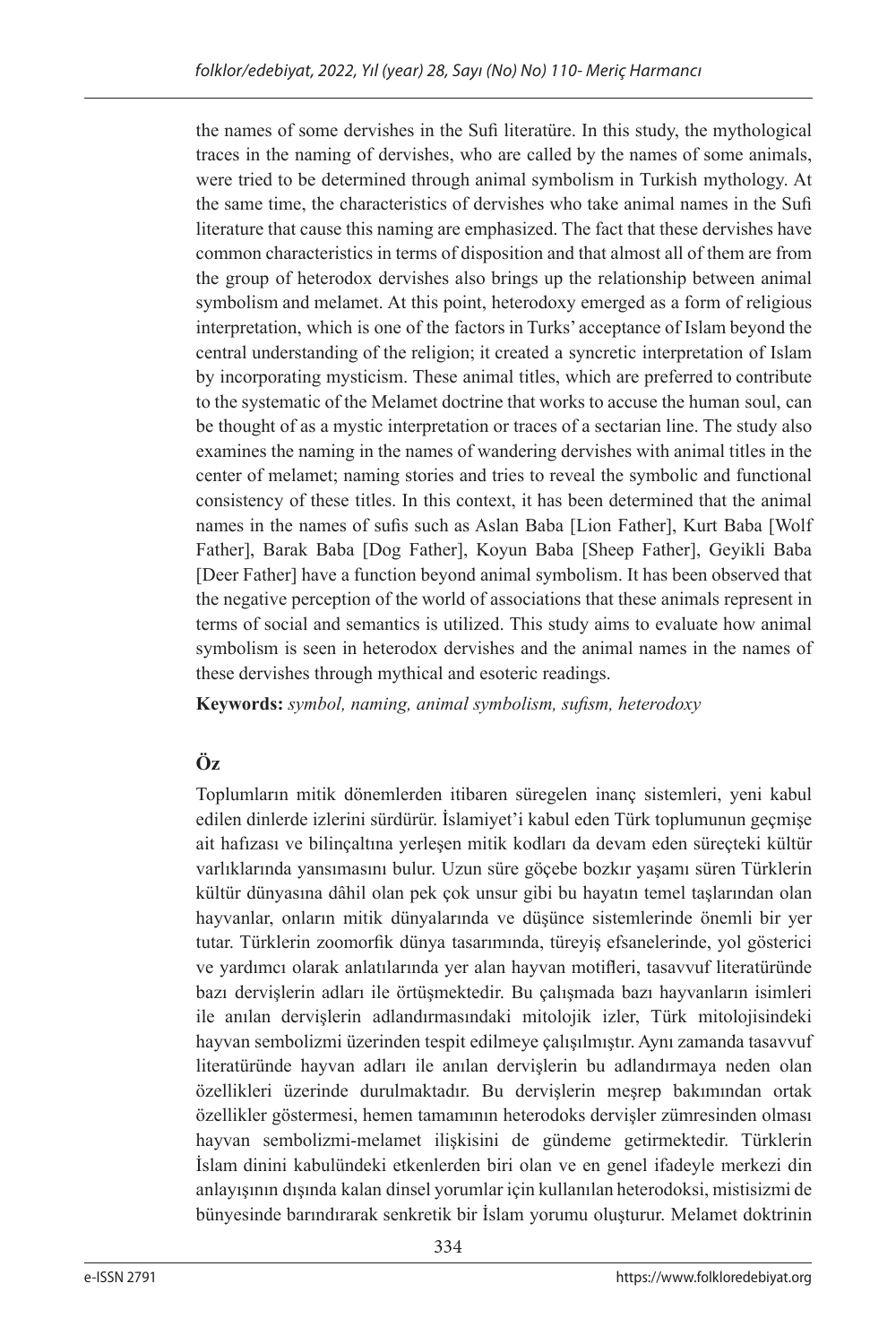insan nefsini itham etmek üzere işleyen sistematiğine katkı sunmak üzere tercih edilen bu hayvan unvanlı adlandırmalar, bir tasavvuf yorumundan ve bir meşrep çizgisinden kaynaklanabilmektedir. Çalışma, hayvan unvanlı gezgin dervişlerin isimlerindeki adlandırmayı melamet merkezli de irdelemekte; adlandırma öyküleri ve bu unvanların, sembolik ve işlevsel bakımdan tutarlılığını ortaya koymaya çalışmaktadır. Bu bağlamda Aslan Baba, Kurt Baba, Barak Baba, Koyun Baba, Geyikli Baba gibi mutasavvıfların adlarında geçen hayvan isimlerinin hayvan sembolizminin yanında melamet doktrinle de ilişkisi üzerinde durulmuştur. Çalışma, hayvan sembolizminin heterodoks dervişlerde nasıl görüldüğünü ve bu dervişlerin isimlerindeki hayvan adlarını mitik ve ezoterik okumalar üzerinden değerlendirmeyi amaçlamaktadır.

**Anahtar sözcükler:** *sembol, adlandırma, hayvan sembolizmi, sufizm, heteredoksi*

# **Introduction**

Lasting around 300 years, Turks' westward journey was also when their esoteric understanding of religion was shaped. Evaluating the understanding of Sufism that continues from Anatolia to the Balkans is not possible by ignoring the effect of the nomadic mythicalperiod order of beliefs and the life practices that geography and travel required. Behind the emotional attitudes of the nomadic society trying to recognize and adapt to a new religion, theirattempts at recognizing the new religion through Sufism should be sought out as much as the traces of mythical tradition.

During this period of acquaintance, Sufism-based religious life had not yet completed its institutionalization, and the multi-layered chaotic structure in the geography was unable to permit institutional learning processes. The gap between madrasa scholars and the pioneers of love was widening daily, as the political powers of the cities were unable to penetrate into the provinces due to the harsh geographies and difficult conditions of the age. This power in spirituality that has been ongoingly maintained changed hands periodically, each attempting to maintain its presence within their own social environments. Indicating the difference of Islam between settled and nomadic Turks from the Karakhanids to the Ottomans, Ocak said, "While developing in the settled cultural centers, in accordance with the book-based principles taught in the madrasahs called Sunnism or Ahl-i Sünnet ve Cemaat, under the guidance of a wellworked systematic law and a theology, without a madrasa states that the popular Islam among the nomadic groups has a strong mystical spirit and structure" (Ocak 2013a: 92).

The understanding of mysticism that emerged in those years should be considered as an adaptation process that was susceptible to the mythological nature of the societies that was periodically prepared and geographically permitted. A belief system consisting of Turkish society's reactions to the situations it encountered in the process of recognizing nature did not undergo a radical change in addressing the Islam; the typology and forms remained largely the same. Because the nomadic Turkish society had not yet achieved the conditions for fully learning the rules of the new religion, they were able to maintain their traditions for a long time. In particular, any book Islam/ madrasah Islam reaching the world of spirituality far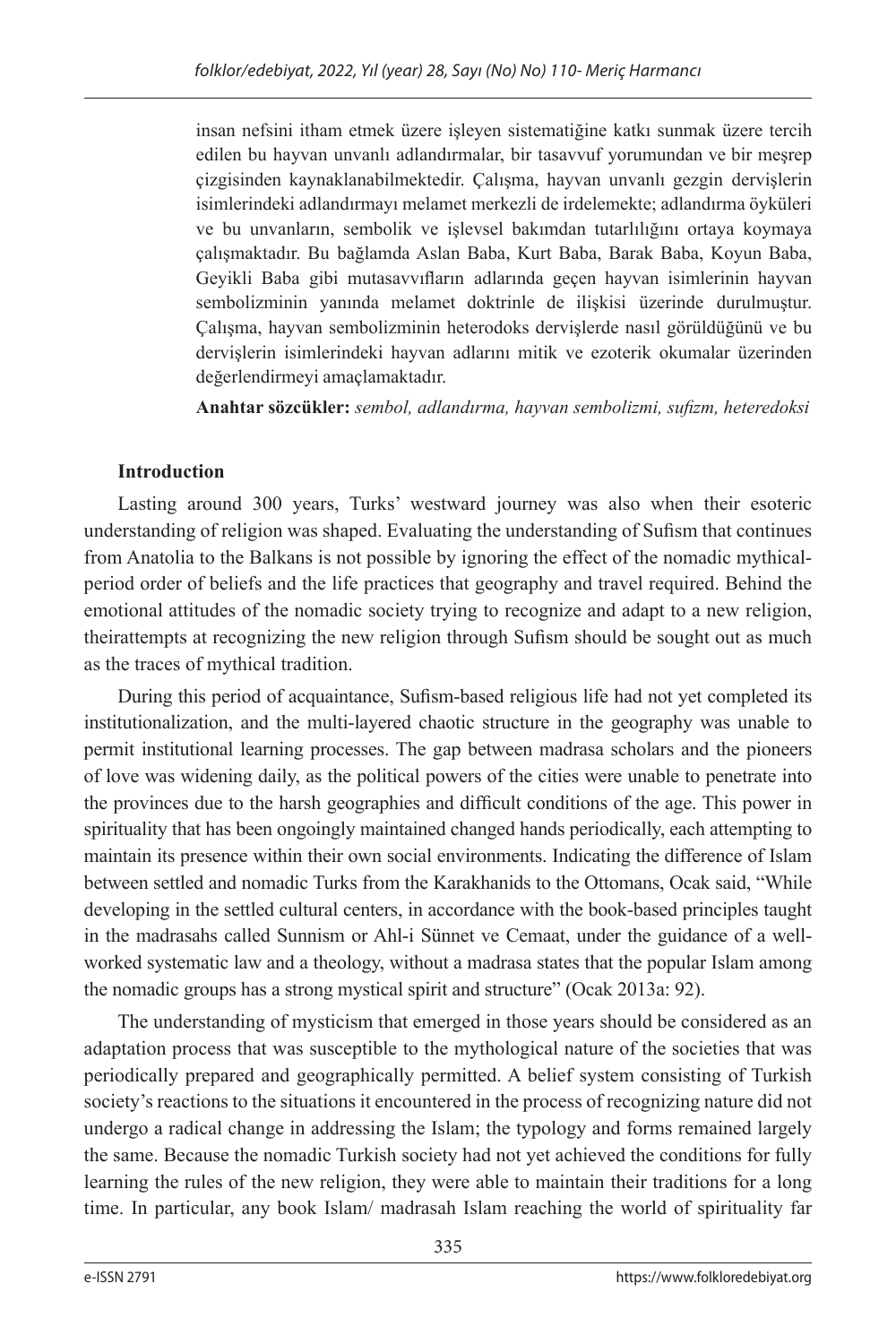from cities was difficult outside of the verbal transmissions of wandering Sufis. The written transmission of the religious institution being uncommon, especially information about the Islamic religion being in Arabic and the absence of a clergy, was enough to ensure the continuation of an emotional and verbal belief system within this geography. Ocak, states that Sufism found strong representatives among nomadic and semi-nomadic Turkmens in Anatolia in the 13th century. "Fathers, similar to the old kam-ozans, were spreading a simpler and simpler understanding of Islam than the madrasa-origin jurists taught, and meanwhile, they also formed a folk Sufism suitable for the conditions of Anatolia" (2000: 71). Ocak defines it as " kind of folk Islam" and states that it "has a heterodox character rather than a Sunni character" (2000: 71, 2013b: 48- 54).

In this process, the general public apart from the urban minority, which had gained a relatively institutional and academic dimension, had to maintain an integrated belief intraditional religions. This separation process led to sharp divisions that resulted in conflicts and wars as well as in sociological polarizations that have persisted to the present day. Conflicts and wars were experienced in those times due to the sheltered areas of societies not enabling homogenization, and different interpretations emerged in Sufism (Ocak, 2000: 36-51; Ocak, 2013a: 90-95, 123-152, Köprülü 2003: 208).

Turks' westward migration coincided in all respects with the center of the abovementioned social conflict. The chaos the Mongols caused, the long westward migration, the local forces trying to keep their hold on the geography, the social environment formed by the new religion, and the presence of Sufism-oriented pioneers among the established belief systems of ancient societies, in particular, all shared an extremely chaotic structure. The doctrine of *Melamet* [self- reproach]<sup>1</sup> being an alternative approach to mysticism removed from the madrasas' cultural power and trying to institutionalize, emerged as a reaction to this chaotic environment.

The Turks, along with the religion of Islam they encountered while migrating westward, also came across *Melamet* in Khorasan Sufism.2 This is why the thoughts of the Khorasan dervishes who'd come to Anatolia from Central Asia were determinant in how Islam formed in Anatolia. This *Melamet* interpretation, also known as the Khorasan School or Nishapur School, was determinant in the Islamization of the Turks and turned into a big trend by extending beyond its geographical borders.3 *Melamet* was an interpretation of Sufism that reached the Balkans with the 300 years of migration toward Anatolia. Aside from surviving in Turkistan, Afghanistan, Iran, and Iraq, it has also been able to exist in broader and more expansive geographies through the Turks' interpretation of Islam. It lost its power day by day in the face of the belief system institutionalized by the cities in the Islamic lands both within and beyond the Ottoman Empire, surviving in the Balkan cities for as long as its geographical nature allowed. Gölpınarlı states that the idea of Melâmet, which had many supporters in Khorasan in the 11th century, was developed by mystics over time and spread over a wide geography from Turkistan to the Balkans and affected many sects and groups (2013: 14-15, 1969: 262).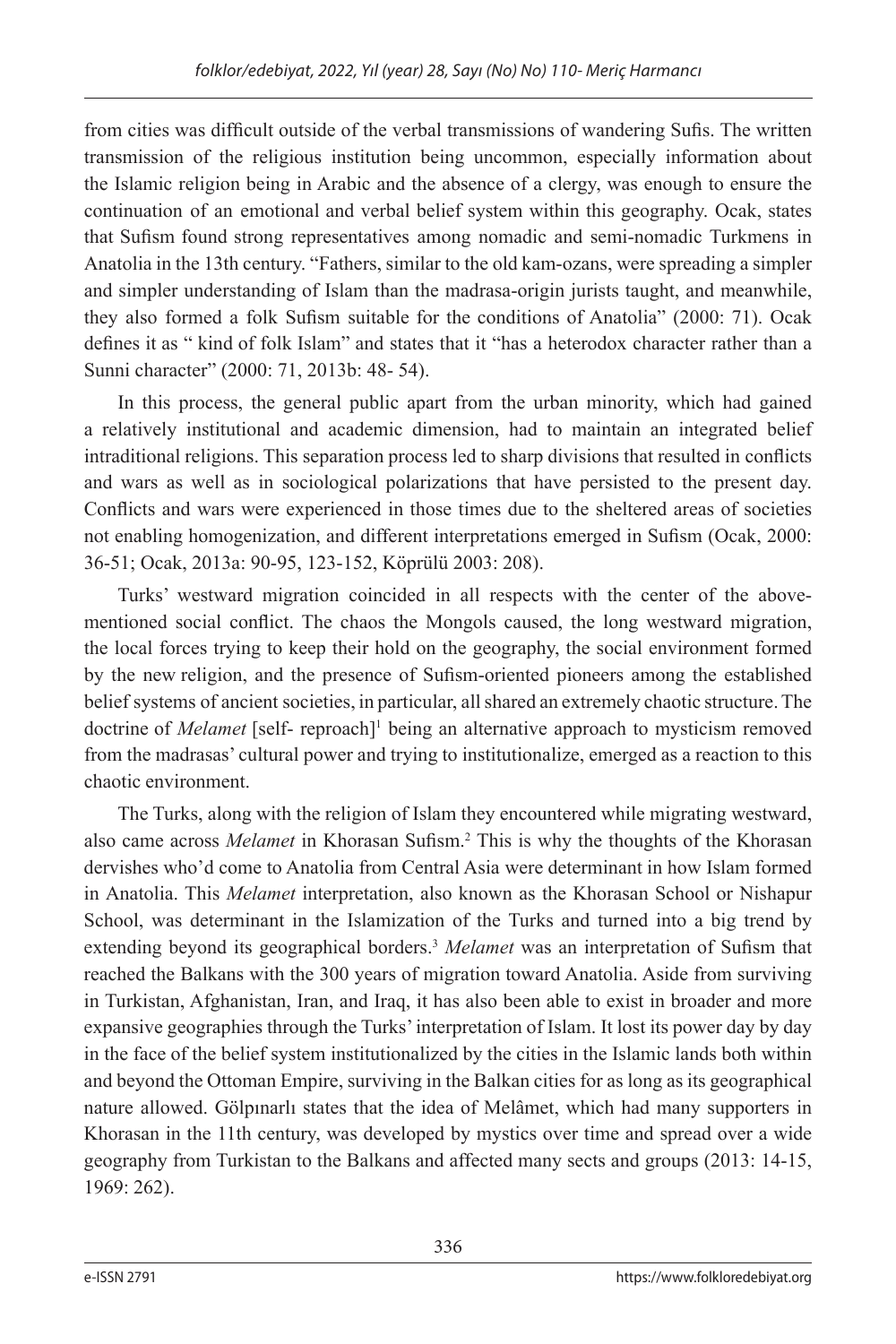In Melamet dervishes, a kind of self-discipline is essential by being shamed, condemned, hiding her good deeds, and revealing her bad deeds. These dervishes, who aim to adopt a deeper and sincere understanding of religion by opposing the formalism of religion, live-in care to stay away from everything that pleases the nafs. The animal furs these dervishes wear, the horned caps they wear on their heads and the nefir they use as an instrument should be evaluated in terms of both animal symbolism and melamet (Ocak, 1992: 72, 115, 163-164).

# **The relationship between animal symbolism and heterodoxy**

Primitive humans took care of the wild animals they saw as more experienced than themself in the face of nature and were fascinated by that roughness and comfort. They were deeply impressed by the animals because animals were not afraid of the sea, mountains, forests, swamps, or the dark. According to Huizinga's game theory, humans have learned to make this world livable for themselves by imitating animals. The most important mission of the living organism is to survive and maintain its lineage. Human beings have understood that the game of animals, which begins with mating, is necessary at every stage of life (Huizinga, 2006: 16- 17).

The adventure that started with imitating these animals has caused humans to see animals as sacred beings and perceive them as a divine power for hundreds of years. Therefore, animals have occupied a large place among the divine helpers in whom humans have taken refuge against earth- and sky-borne fears, and these animals, both timid and dangerous that have taken a long time to domesticate, are often described in the myths of creation and salvation.

These mythical traces were seen in the zoomorphic world-design as perceived by the Turks, in how they assigned animal names to the 12 months in the Turkish calendar (Bayat, 2007: 40- 41, Biray, 2009: 671-675), and in the legends of how various Turkish tribes had descended from animal ancestors (Bayat 2007: 165-178,183-187; Ögel 2003: 20-23; Erkoç, 2017: 39-41, 45, 61-63), at the same time, this effect was also seen in animal motifs that help and guide the hero in the difficulties he encounters, and in the animals believed to accompany the heroes on their journey to become shamans. The traces of animal symbolism, ancestry, and totems seen in the history of Turkish culture since mythical periods have continued to be present in various forms with the adoption of Islam. Some dervishes being named with these symbols in Sufi literature can be regarded as a reflection of this manifestation. The effect of animal symbolism in names such as Aslan Baba [Lion Father], Kurt Baba [Wolf Father], Barak Baba [Dog Father], Koyun Baba [Sheep Father]), Geyikli Baba [Deer Father], Kartal Baba [Eagle Father] cannot be considered strange.

In all societies, naming is seen to be an important factor in social representation and in providing people with an identity, and social norms and moral values are taken into account when naming. However, most of the heterodox dervishes found names for themselves and preferred words with negative connotations and meanings with regard to social values, meanings that society finds strange and belittles. Moreover, these dervishes are seen to have even choose titles such as dumb, crazy, stupid, naked, and drunk. This philosophy of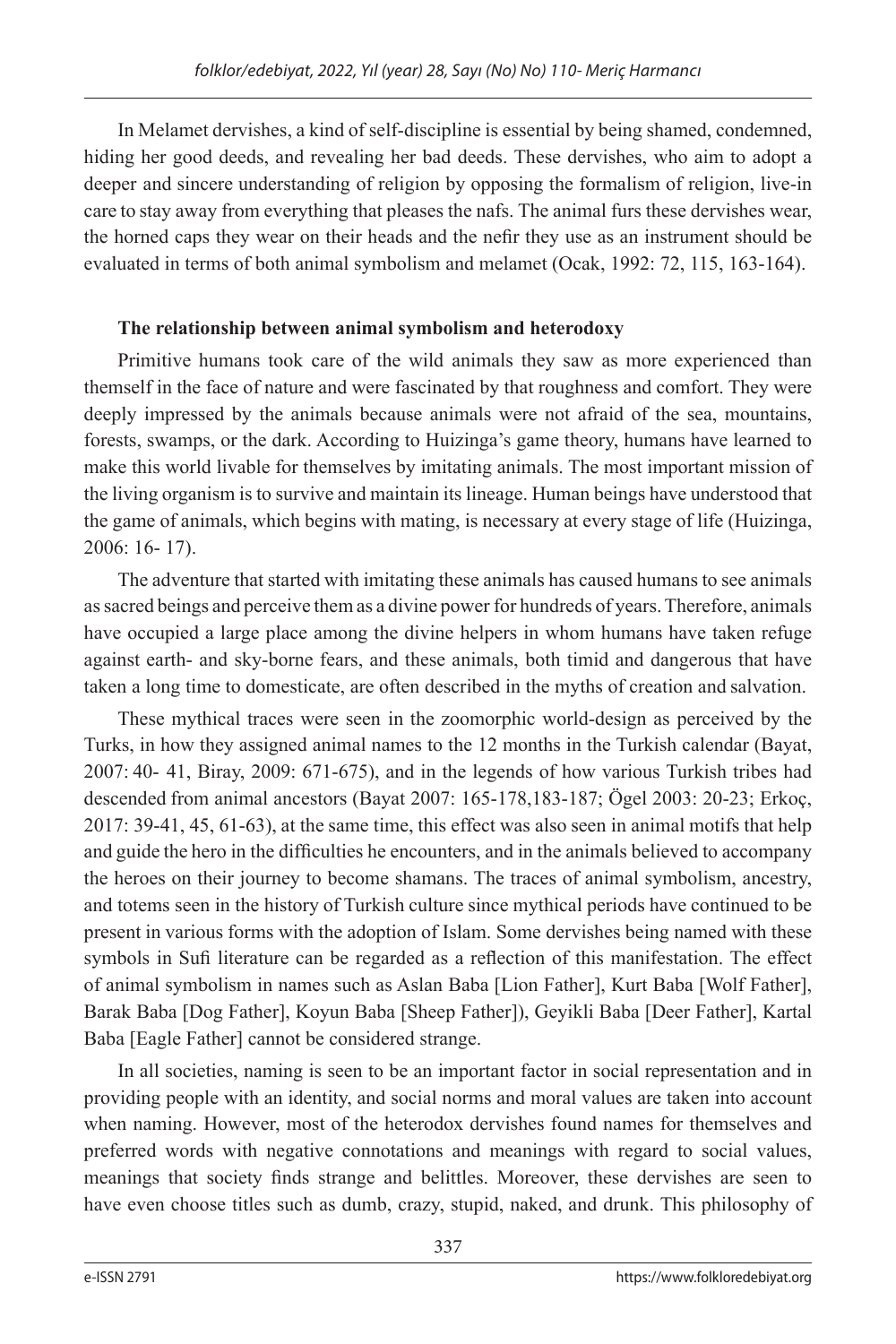Melamet, which resembles a strict diet that will last a lifetime, advises people to refrain from almost all worldly blessings. According to this philosophy, worldly blessings and titles such as property, sexuality, marriage, parenthood, and natural beauties such as eyebrows, eyelashes, hair, beard, and mustache should be avoided (Ocak, 1992: 114; Ocak, 2000: 67- 68, 196, Köprülü: 1996: 49-50). All the difficulties and dangers of being a traveler should be experienced by constantly traveling without settling in any geography or city, without owning land or property.<sup>4</sup>

Some of their colorful life stories have survived to the present through their manuscripts and poems, their names and acclaim still present today. Even now, different approaches are exhibited regarding these dervishes who maintained their way without diverging despite being regarded as strange by society during their lifetimes. Those who criticized these marginal and contrary travelers in terms of moral and religious judgments and those who approved of them were due to the enigma of their colorful lives.

One of the peculiarities in the appearance of heterodox dervishes is that they dressed in animal furs. Integrating with nature and establishing closeness with animals that can harm people, in particular, are meaningful in this ardent way of life. Showing a supernatural power, this style of dress has acquired a metaphysical meaning, as seen in the story of Prophet Solomon talking to birds (Akkaya, 2010: 61). In Sufism, which over time became institutionalized, *post*  [furred animal skin] became a word for sheikhdom. The adjective *postnişin* [sitting on the fur skin] in Persian implied the authorized representative of the sect at the time (Gölpınarlı, 2004: 256). In the Mevlevi sects, the leader of the order, in particular, would sit on a red fur during rituals (Arpaguş, 2007: 332). This still-current practice is a continuation of the animal cults from the mythic period. In mythic religions and ancient legends, narratives are found of heroes who'd established a special correlation with wild and dangerous animals. Heterodox narratives state that some dervishes could avoid scorpion bites and not get poisoned by snakes. These narratives report those wild animals such as deer, lions, and wolves neither harm nor fear them.5 This wildlife, which is a deadly threat to normal humans, was believed to not be a danger to them and that they could even influence wildlife.

These immunities the wandering dervishes had were believed to be blessings God had bestowed upon them. These groups, who are believed to have lived with timid and wild gazelles and deer and to have made friends with lions, were also allowed to wear the furs of these animals. According to written sources, these dervishes with their scary appearances and cutting and piercing war tools had been useful in wars before a regular army was established during the foundation of the Ottoman Empire. Geyikli Baba [deer father], who supported the conquest of Bursa and its surroundings during the Orhan Gazi period, was believed to be the head of these heterodox dervishes and had gained his name because he wore deerskins (Ocak, 1992: 89-92).

We see deer imagery in most of the founding pioneers of the Sufi movement in Anatolian geography. This myth, shaped around a focus on the dervish Geyikli Baba, is full of rich narratives. Geyikli Baba fought with his men against Byzantine soldiers with a sword in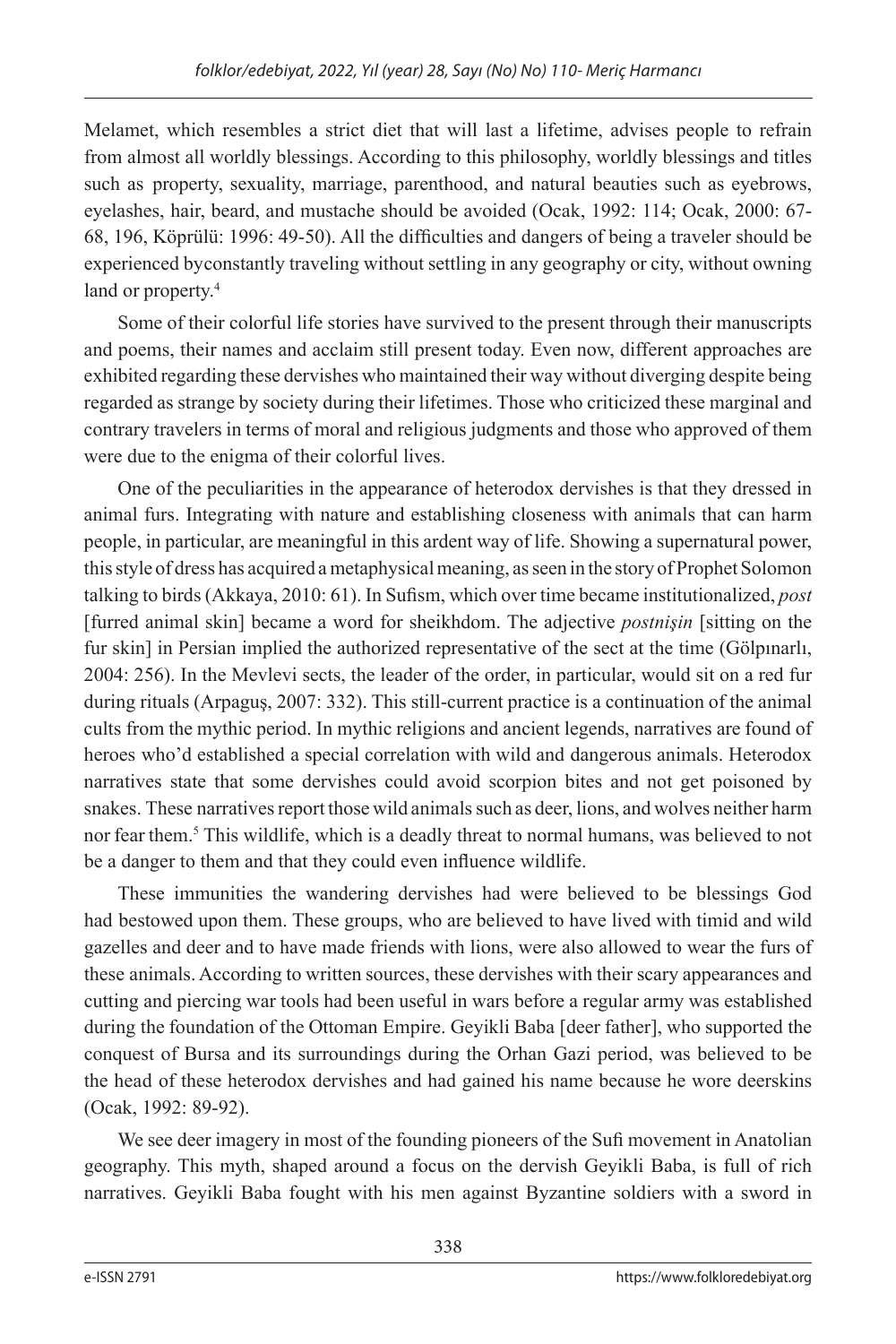his hand during the establishment of the Ottoman Empire and was described as a dervish upon a deer (Ocak, 2000: 207; Köprülü, 2003: 242). Neither his sword nor his being a Sufi strengthened this legendary narrative, but his ability to ride and dominate the deer like a horse. Many narratives also stated that he wore deer furs; this is known to be seen in many heterodox dervishes. There are narratives describing the sanctity of the deer and the belief that the deer should be protected. The most colorful of these is the narrative between Abdal Musa and Kaygusuz Abdal. Gaybi, son of the ruler of Alanya, shoots a deer with an arrow while hunting. The deer entered the lodge of Abdal Musa, the hunter followed him and asked the dervishes about the deer. Abdal Musa took an arrow from his armpit and showed it to Gaybi. Gaybi recognized his own arrow and began to believe in Abdal Musa's philosophy of life (Güzel, 2020: 11-17).

With a great area of influence in Anatolia, the Bektashi coterie's leader and founder Hacı Bektaş Veli was similarly friendly with deer and gazelles; these untamed animals did not leave his surroundings. According to one belief still present among the Anatolian peoples, some families called *sherbetli* were believed to be protected from dangerous, wild animals that would not harm them. These people, whom poisonous animals were believed would not bite, performed healing through their extraordinary ancestral powers. Due to this belief, antlered deer heads and at the very least deer motifs were seen to adorn the walls of these homes for hundreds of years. The collectivist culture wanted to bring the saints of their time together with the deer in their narratives in order to explain deer's sanctity, so the encounter Muhammad and the warrior Hamza had with the deer, the guidance in the *Dede Korkut* stories and deer's meeting with one of the first Sufis, Ibrahim Edhem, and directing him to Sufism are the narratives contained in the Islamization process (Yeşildal, 2015: 18-22).

Animal symbolism in Turkic mythology is largely shaped by the wolf leadership. In the Chinese annals, the wolf was seen as one of the origin myths since the  $100<sup>th</sup>$  year in the light of half historical/half mythological information about Proto Turks. A variant is found in one of these origin myths: Hsi-Hailer, the first ancestor of the Göktürks, was destroyed by a country called Lin. They tortured a little boy, cut off his arms and legs, and threw him into a large swamp. A she-wolf found the boy and fed him daily. After a while, the child and the wolf mate, and the wolf becomes pregnant with the child. The wolf gives birth to ten boys. The *Aşina* family, who founded the Göktürk state, is descended from one of these children (Ögel, 2003: 22-23).

In these origin myths, which also have other variants, and later in the Göktürk and Uyghur Turks, the wolf is seen to gain savior, protective, and leadership characteristics with the function of ritual-myth. In the epic of *Oguz Kagan*, a big male wolf with sky-blue hair and a sky-blue mane guides the Oguz Kagan and his army who had gone to war (Bang, Arat, 1936: 19). Through the changes in religion and culture, the wolf did not lose its basic function and has continued its ritual-prayer function by being embroidered on woven fabrics, banners, tents, and objects such as swords. As a matter of fact, Turks used to hang a wolf head or wolf tooth on the front of their tents in order to protect their families, believing that they could avoid the dangers that may come from evil spirits in this way (Bayat, 2006: 65).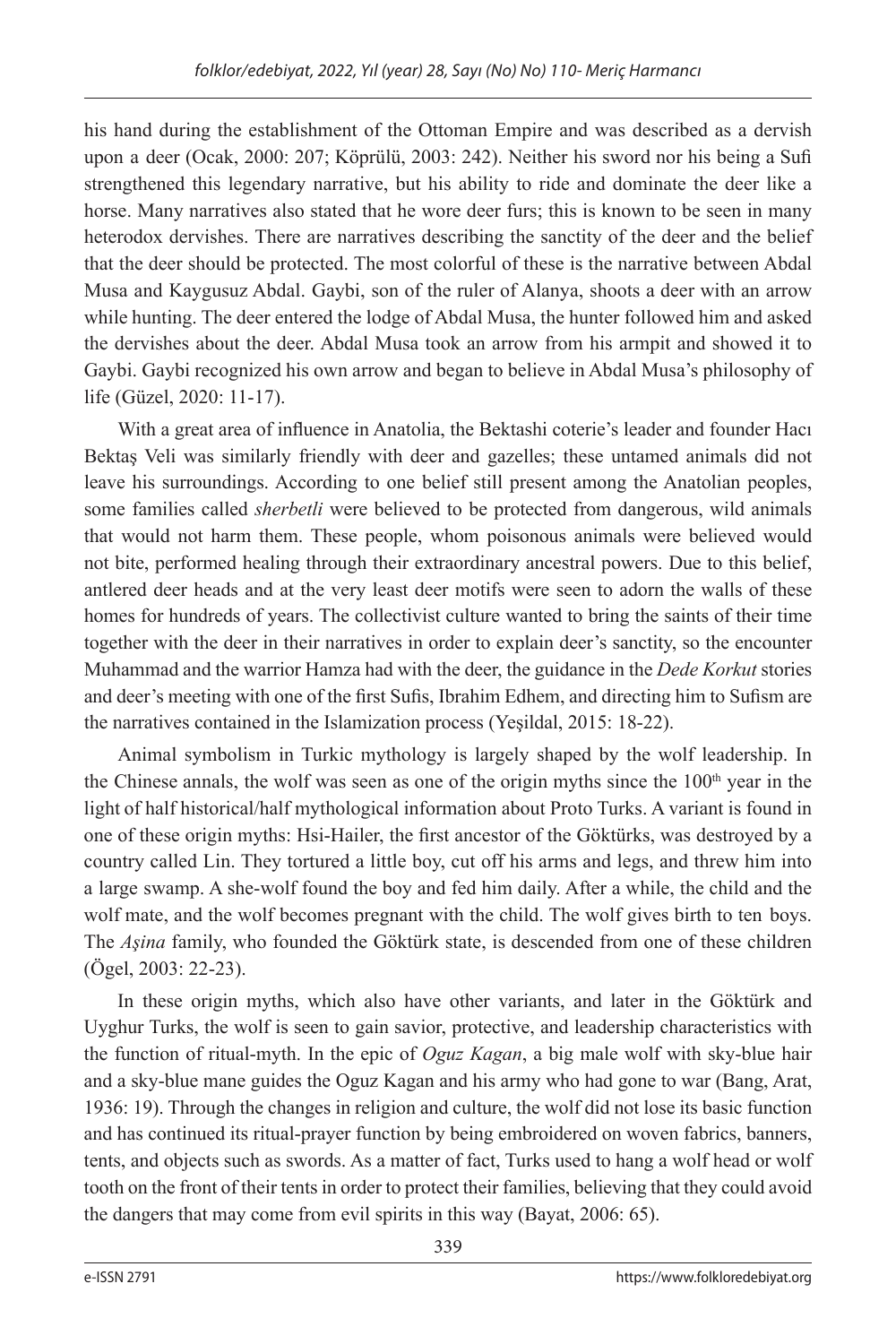Esoteric and mystical pioneers did not appear to cut ties from this mythological ritual but rather to have continued the wolf symbolism to protect from evil spirits and to represent the secret bond of esotericism. At various times, this mythological bond is understood to have been kept alive through behaviors such as wearing wolf skins, howling like a wolf, or being referred as a wolf. The multi-layered cultural structure of the early modern period and the political periods in different geographies have caused these homogeneous myths to diversify and change. The myth of the pioneer and the guardian wolf, which continues its existence as a ritual, also survives in dervishes; this has also been related to this syncretic structure of Sufism.

The myth of the wolf continued to exist even after the Turks converted to Islam, a religion quite different from their old beliefs. Being a religion extremely removed from totems and saints apart from the one god, Islam does not mention wolves among the particular sacred animals. Wolves are mentioned among the sacred animals guiding society in Central Asia and Anatolia. In this respect, many dervishes in Anatolia are seen to refer to wolves.

The *Kurt Baba* tombs in Anatolia, especially in İzmir, Kemalpaşa, Amasya, Antalya, Adıyaman, Konya, Kocaeli, and Giresun all have wolf stories in their dervishes' narratives. In almost all of the narratives present around these tombs, these dervishes are seen to be the founding *Babas* [fathers] who came to Anatolia from the Khorasan region; some of them refer to wolf leadership and protection just like the origin myths (Ekşi, 2014).

One animal cult that is thought to be related to the wolf myth also developed around the *barak* [long-haired hound]. According to Kaşgarlı Mahmud, when the vulture or eagle is close to death, it lays two eggs and incubates them. A chick hatches from one of the eggs: This is the eagle's last offspring. The other is a long-haired hound called a *barak*. Barak is considered to be the fastest running dog and the most reliable hunter (1992: 171). Baraks are mentioned in tales from the Kipchak period and in the context of Oğuz Kağan's trip to the Empire of Dogs. The ruler of the Empire of Dogs was called "It [Dog] Barak." (Ögel, 2003: 87, 562) According to Roux's quotes, R. Dankoff suggested that two distinct shamanic beliefs exist in the Barak narrative: The shaman and the other animal shamans borne by an eagle. Roux agrees with Dankoff's view that well-known figures from many Turkish peoples have used the name Barak since the Mongols and undoubtedly from earlier times (2011: 48).

The narratives of *Barak Baba* and *Sheikh Barak*, whose names are mentioned in locations' names and tombs in Anatolia, are also multi-layered as origin myths. The Barak dervishes, whose different narratives about places of emergence and burial given, are mentioned to be united in their heterodoxy. These dervishes, some of whom were of Khorasan origin and others born in Anatolia, are understood to have been in demand over a very broad geography. The narrative attached to *Saru Saltuk*, in particular, can be said to have been decisive; he lost his life dramatically. He is rumored to have been given the name *Barak* by Sarı Saltuk. Those who talk about Barak Baba and his dervishes say that they shaved their hair, beard, and eyebrows. They expressed that people had bushy down-turned mustaches with iron rings on their wrists and ankles, wearing a felt cap with horns on both sides, small cymbals and anklebones hanging around their necks, singing cries while dancing and playing drums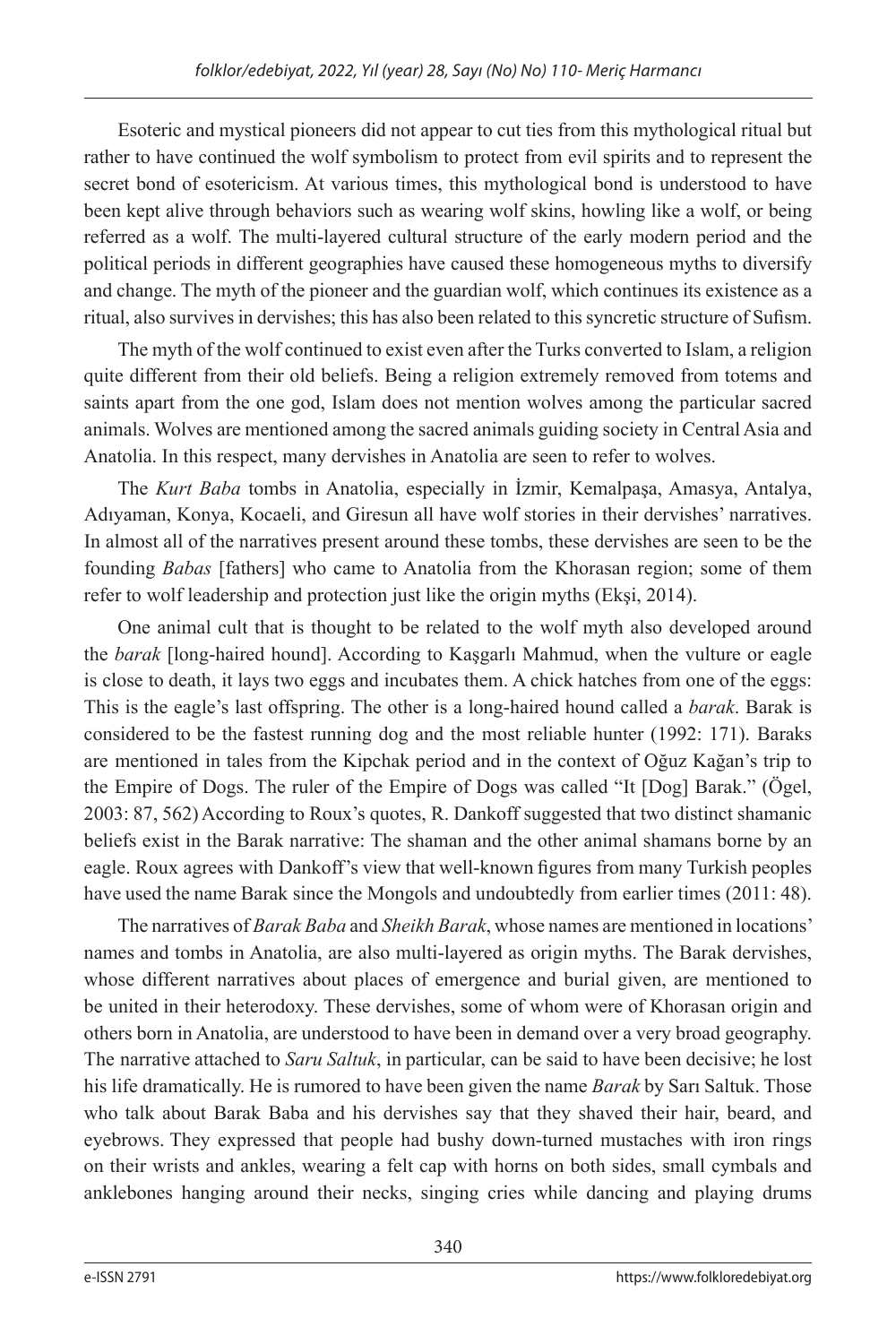(Ocak, 1992: 71-73). In addition to the mythical connotation, the word *Barak* has with a long-haired hound, its perception as with other wild animal names (i.e., wolf and dog) are related to its disguise and clothing. Barak Baba is known to make strange noises and shouts while dancing caused him to be described as a *barak*.

In terms of being the transit route of Haji Bektash-centered dervishes in Anatolia, the *Barak Baba* mausoleums in Balıkesir's Bigadiç, Çorum and Niğde in Kırıkkale, Yozgat, and Nevşehir as well as the villages named *Barak* in Kayseri reinforce the *Barak Baba*  narrative under the guidance of *Saru Saltuk*. Although where and how his life story ended is not known, his colorful dervishes are shown to have left traces of his terrible appearance. He was understood to have been able to make himself accepted as part of the wild with strange situations and strange clothes. Admitting the mythical animal-ancestor association to have been as effective as Sufism is necessary for forming this metaphysical/esoteric image. As a matter of fact, in one small text said to belong to Barak Baba and to carry mythical traces, he counts mountain life and wild animals such as lions, tigers, deer, wolves, bears and coyotes there (Gölpınarlı, 1992: 21).

Narratives about the eagle and the falcon are also mentioned among the genesis stories in Turkish mythology. In a mythical narrative about the descent of the Kyrgyz, a woman dreams that a hunter nature comes to the tent and flies around her bed while she is sleeping. Then, somehow, the woman becomes pregnant. All of the chiefs who ruled the Kyrgyz tribe were descended from this woman (Ögel, 2003: 594). Another narrative tells that the *Merküt*  tribe, one of the Teleut Turks in Altaic, was descended from the black eagle and the *Yurttaş*  tribe from the white eagle (Ögel, 2003: 47). For Yakut Turks, the eagle is one of the birds frequently mentioned; they consider the eagle to be very important, and the most important oaths were made with the name *karakuş*. The generation of those who broke an oath made this way was believed would come to an end (Radloff, 2008: 339). During the Göktürk and Uygur periods, eagles and other birds of prey were also regarded to represent protective spirits and justice. The eagle continued to be viewed as a symbol of sovereignty even after adopting Islam (Aslan, 2005: 87). According to beliefs in Turkish mythology, the eagle is seen as the symbol of the God Ulgen (Küçük 2013: 124-125). In narratives, the falcon/hawk appears in metamorphosis motifs because it can rise high and fly fast. Haji Bektash Veli disguised himself as a falcon to attack the Bedahşan soldiers who had occupied Khorasan, plundered Muslims' property, and captured Kutbeddin Haydar. After winning the war and returning to Khorasan, he disguised himself as a dove (Duran, 2014: 126-127). What can be understood to come to the fore from this narrative is that the falcon represents war and attack, while the pigeon represents peace and tranquility.

In folk poetry and classical poetry, despite being known for flying high, making nests on peaks, and hunting, the eagle was not used much in dervish names or Sufi narratives because the social culture preferred falcons/hawks among hunting birds. No information is found on how *Kartal Ahmet Baba*, who had a dervish lodge in Istanbul's Üsküdar district and died in 1789 (M. Süreyya: 1996: 872), got this name. Despite being from the institutional Sufi school of the late period, this is important in terms of being associated with the eagle.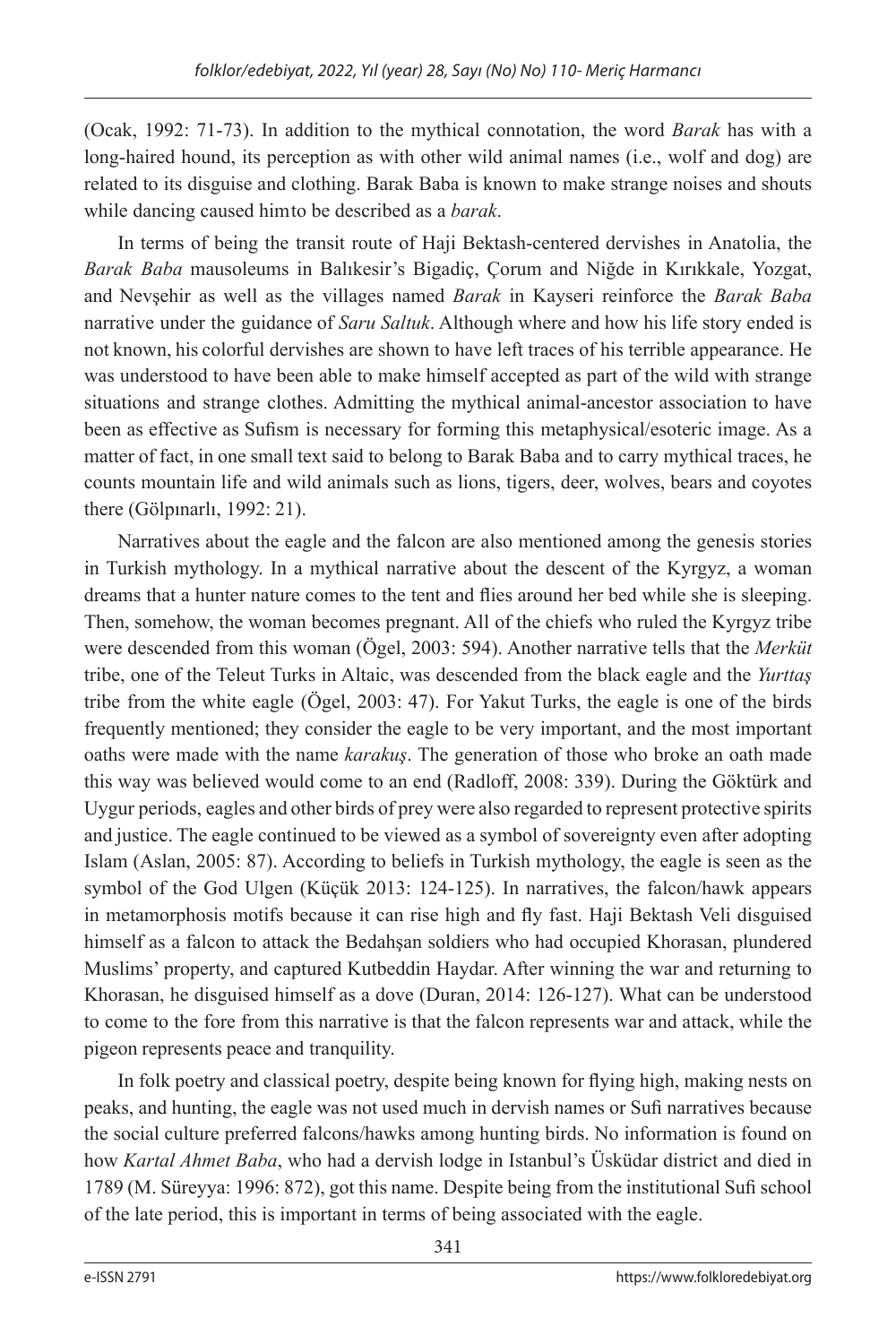The lion, a symbol of power and might, is also an important symbol of Turkish mythology. Physical power is an important factor providing power in societies that have lived as hunternomads for a long time. One of the animals accepted as the symbol of this power is the lion. *Arslan* [lion] is a title used by khans in Turkish states since the early ages. According to the information provided by Chinese sources, the Uyghur khans were called *Arslan* toward the end of the 10<sup>th</sup> century and their countries were called *Arslan Han Uyghurs* (İzgi, 1989: 32). In addition to *Arslan* being a title, boys who are desired to be powerful are given the name *Aslan*. Many rulers have been known by this name in history (e.g., Arslan Yabgu, Sultan Alparslan from the Great Seljuk khans, and Kılıçarslan from the Anatolian Seljuk khans). *Kılıçarslan* [lionsword], the sultan in a narrative in the *Velayetname of Haji Bektash*, kills a dragon in Hasandağı near Aksaray and makes that area a place where people can live without fear (Gölpınarlı, 1995: 71). This narrative reveals the name of the hero who eliminates a terrible dragon-like creature is the *Aslan*, the symbol of power.

The lion, a symbol of bravery and courage, is an adjective used for Hazrat Ali. Hz. Ali was referred to as the lion of God for hundreds of years. The twelve imams descended from Hz. Ali is also described as the 12 lions. Another person referred to as a lion in Islamic history for his might, glorious appearance, and heroism in wars was Hz. Hamza, the uncle of Prophet Muhammad. Annemarie Schimmel (2004: 49) compared a true dervish to the golden lion in the dark forest of this world, stating that wild lions will obey the saints and serve them like domestic mounts. One example of this situation is seen in the *Velayetname of Haji Bektash*. According to the narrative, Sayyid Mahmud Hayrânî rode a lion and used a snake as a whip while going to visit Haji Bektash (Gölpınarlı, 1995: 49). In another narrative in the *Velayetname*, while Haji Bektash was migrating from Turkistan to Anatolia, he visited a place where lions were found in the desert. Two lions went to attack Haji Bektash. Haji Bektash pats them from their heads to their tails. After that, both lions turn into stone. When other lions see this, they become unable to do anything (17). The collectivist culture wants to show that divine power defeats the lion, and the dervish is strong like the lion.

Ahmed Yesevi is one of the important persons who had established religious mystical literature in Central Asia and developed Sufi literature in Anatolia; his master's (sheik) name was *Arslan Baba*. No information in the sources is found as to how Arslan Baba got this name. According to the mystical narratives, Arslan Baba lived in the time of Prophet Muhammad and lived for 400-700 years (Köprülü, 2003: 79).

Animals and their care are important in the economic structure of nomadic societies. For this reason, shepherding and the cult of Shepherd Ata [Shepherd Baba] are important. After the adoption of Islam, Central Asian Turks transferred the civilized heroic function of the Çoban *Ata* through the Yesevi dervish Zengi Baba. Zengi Baba was known for his miracles in legends, shown as a shepherd who tamed animals and grazed cattle among mythological rumors (Bayat, 2007a: 81–84).

The fact that some prophets and people with important religious identities worked as shepherds made mentioning this profession alongside saints or having various qualifications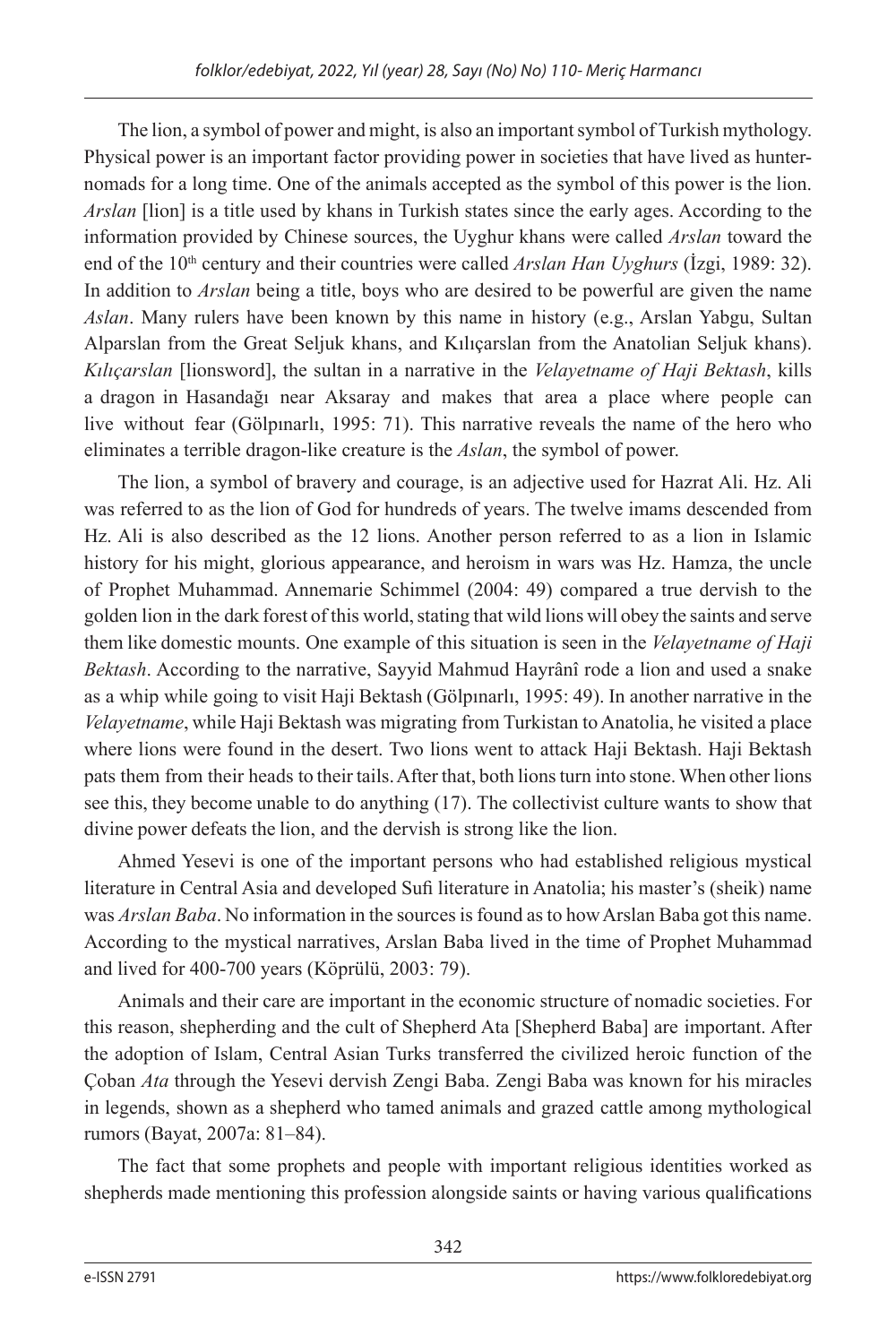such as being in close contact with animals, speaking their language, and dominating them common. The profession of *Koyun Baba* [Sheep Father], whose real name is rumored to be Seyyid Ali and one of the Kalenderi dervishes of the  $15<sup>th</sup>$  century, was also a shepherd. He was known as *Koyun Baba* because he was a shepherd (Çıplak, 2001: 21, 23, 77). In Turkish, the phrase "like a sheep" is used for agreeable people. A narrative in *Menakıpname* exists about his mild-tempered and patient personality (Yılmaz, 1999: 24).

Evliya Çelebi attributed the reason why *Koyun Baba* had this name was due to his bleating like a sheep. According to the narrative, Evliya Çelebi (2006: 94) conveyed, *Koyun Baba* would bleat like a sheep every 24 hours until he arrived at Anatolia from Khorasan with Haji Bektash Veli. Koyun Baba can be considered as a representative of the Çoban *Ata* cult in the 15th century. The fact that the place and the narrative representing the *Koyun Baba*  school in many places (including Bursa, Menemen, Kütahya, Kızılırmak River, Thrace, and the Balkans) have survived until today reflects this cult (Taşkın, 2015: 117).

# **Conclusion**

In Turkish Sufi literature, some dervishes are called by animal names such as Aslan Baba [Aslan Baba], Kurt Baba [Kurt Baba], Barak Baba [Dog Baba], Koyun Baba [Sheep Father], Geyikli Baba [Deer Baba]. In this naming, animal symbolism in Turkish culture is effective, as well as the fact that these dervishes have common characteristics in terms of philosophies. Since the way of life in close relationship with animals, which started with hunting and gathering in the mythical periods, continued in the nomadic life of the ancient Turks, animals take place in many areas of cultural history. Animals such as lion, wolf, dog, sheep, deer and eagle seen in the naming of dervishes, which constitute the main element of this study, are animal motifs in Turkish mythology. These animal motifs, which exist in cultural memory, are encountered in many folk narratives from myth to hagiography. There are also hagiography about the dervishes, whose names are mentioned above, who are mentioned with the names of animals. However, cultural memory/animal symbolism is not the only factor in naming some dervishes with animal names.

These dervishes, who aim to adopt a deeper and sincere understanding of religion by opposing the formalism of religion, live in an effort to stay away from everything that pleases the soul. The essence of the understanding of melamet, which is far from institutionalization in its essence, is to control the sovereignty of the soul and to reach self-consciousness, regardless of the condemnation of those who condemn it. For heterodox dervishes, it is a kind of self- respect to be condemned, to hide the good, to reveal the evil. The dervish in this consciousness resorts to various ways to hide the understanding of his spiritual wealth. The animal skins and horns used by these dervishes as clothing should be evaluated both in animal symbolism and within the heterodox system of thought. The mention of dervishes by animal names is also related to this system of thought. The fact that the names of some of these dervishes were chosen from animal species should be evaluated in the context of their relationship with melamet, which means that they blame their nafs.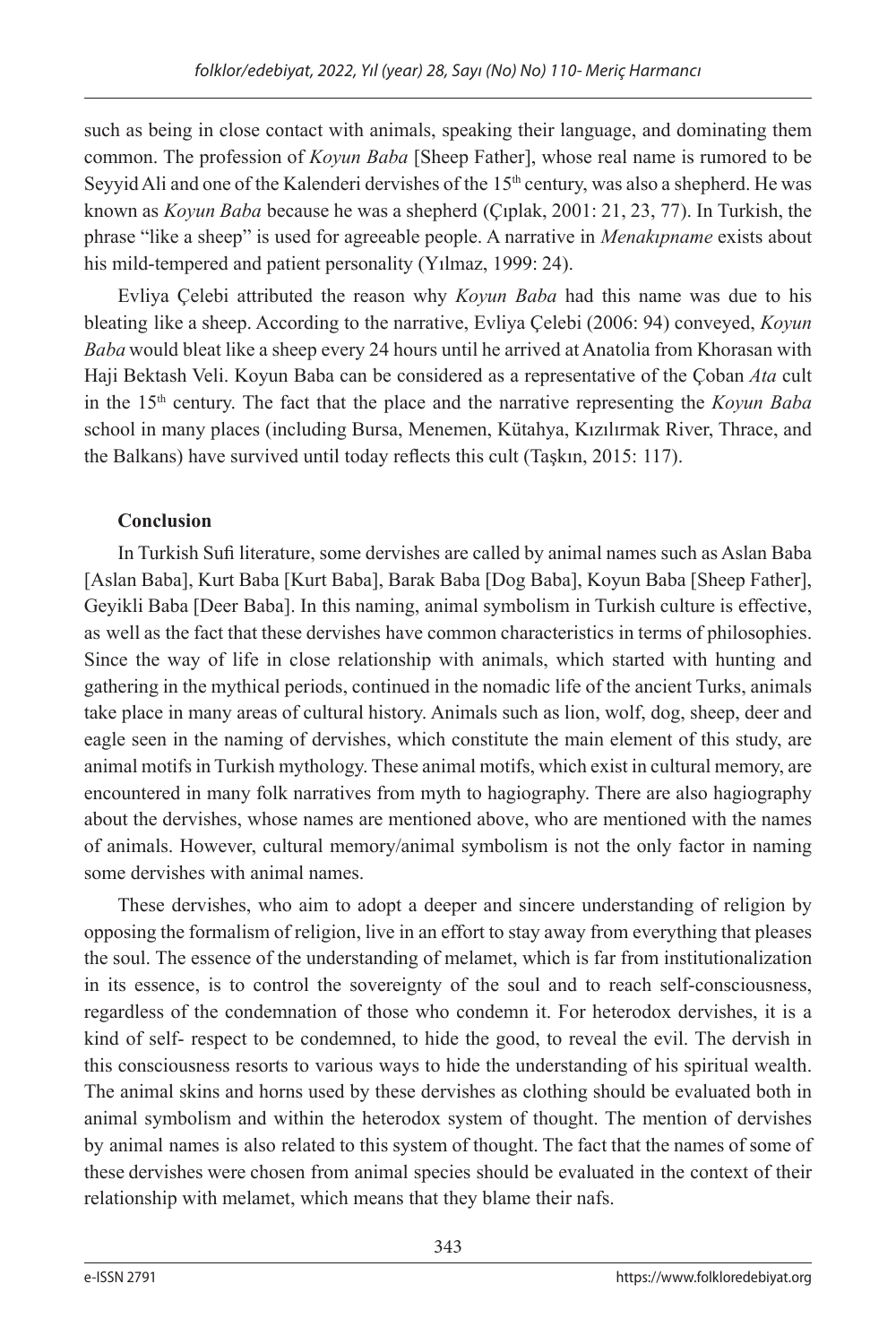## **Endnotes**

- 1 See Bolat, "Melamet, which means to condemn, to blame, to scold, to reproach, to fear, to disgrace, is an infinitive word and Melam(et)i means that which is subject to condemnation. Melamet in Sufism is "Hiding his good deeds (for fear of showing off) and revealing his bad deeds and sins (to fight his own soul)… The essential quality of melamet manifests as secrecy and avoidance of reputation in order to avoid hypocrisy." (Bolat, 2003: ss. 15-16). See Gölpınarlı, "Melamet... It is the way adopted by a group that opposes the people of Sufism in Sufism. It is derived from the word "levm", which means to condemn." (Gölpınarlı, 1969: 246), for more information see, A. Gölpınarlı, *Melâmîlik ve melâmîler,* ss, 22-26.
- 2 See Gölpınarlı, "These first Melametis were called "Melâmiyye-i Kassâriyye" or "Melâmiyye-i Ulâ" meaning first period Melamis because of the spread of melami in Nishapur by Hamdûn'ül-Kassâr. Also, since they spread from Khorasan region, Khorasanids, Khorasan saints, Khorasan soldiers tried too." (Gölpınarlı, 1969: ss. 251- 252), for more information see, F. Köprülü, *Anadolu'da* İslâmiyet*, s*s. 48-49.
- 3 For more information see, A. Gölpınarlı, *Melâmîlik ve melâmîler,* ss. 4, 8-9, 14-16 and A. Y. Ocak, *Babâiler isyanı (Alevîliğin tarihsel alt yapısı), s*s. 69-72.
- 4 For more information see, R. Hartmann, Es-Sülemî'nin Risâletü'l-Melâmetiyyesi, ss. 340-346.
- 5 For more information see, A. Y. Ocak, A. Y*., Alevî Ve Bektaşî inançlarının* İslâm öncesi *temelleri*, ss. 162, 165, 166-167, 207-209, 219-221, 226-228., A. T. Karamustafa, A. T., Tanrının kuraltanımaz kulları İslâm dünyasında derviş toplulukları 1200-1550, s. 11 and A. Gölpınarlı, A. *Vilâyet-nâme menâkıb-ı Hünkâr Hacı Bektâş-ı Veli*, ss. 12-13, 17-19.

#### **Araştırma ve Yayın Etiği Beyanı**

Bu makale tamamıyla özgün bir araştırma olarak planlanmış, yürütülmüş ve sonuçları ile raporlaştırıldıktan sonra ilgili dergiye gönderilmiştir. Araştırma herhangi bir sempozyum, kongre vb. sunulmamış ya da başka bir dergiye değerlendirilmek üzere gönderilmemiştir.

#### **Research and Publication Ethics Statement**

This is a research article, containing original data, and it has not been previously published or submitted to any other outlet for publication. The authors followed ethical principles and rules during the research process. In the study, informed consent was obtained from the volunteer participants and the privacy of the participants was protected.

#### **Yazarların Makaleye Katkı Oranları**

Bu makaledeki birinci yazar % 100 düzeyinde çalışmanın hazırlanması, veri toplanması, sonuçların yorumlanması ve makalenin yazılması aşamalarına katkı sağlamıştır.

#### **Contribution Rates of Authors to the Article**

The first author in this article contributed to the 100% level of preparation of the study, data collection, interpretation of the results and writing of the article.

#### **Destek Beyanı**

Bu çalışma herhangi bir kurum veya kuruluş tarafından desteklenmemiştir.

#### **Support Statement (Optional)**

There is no conflict of interest between the authors of this article.

#### **Teşekkür (İsteğe bağlı)**

#### **Acknowledgement (Optional)**

#### **Çıkar Beyanı**

Çalışma hazırlanırken; veri toplanması, sonuçların yorumlanması ve makalenin yazılması aşamalarında yazarlar arasında herhangi bir çıkar çatışması durumu söz konusu olmamıştır.

#### **Statement of Interest**

There is no conflict of interest between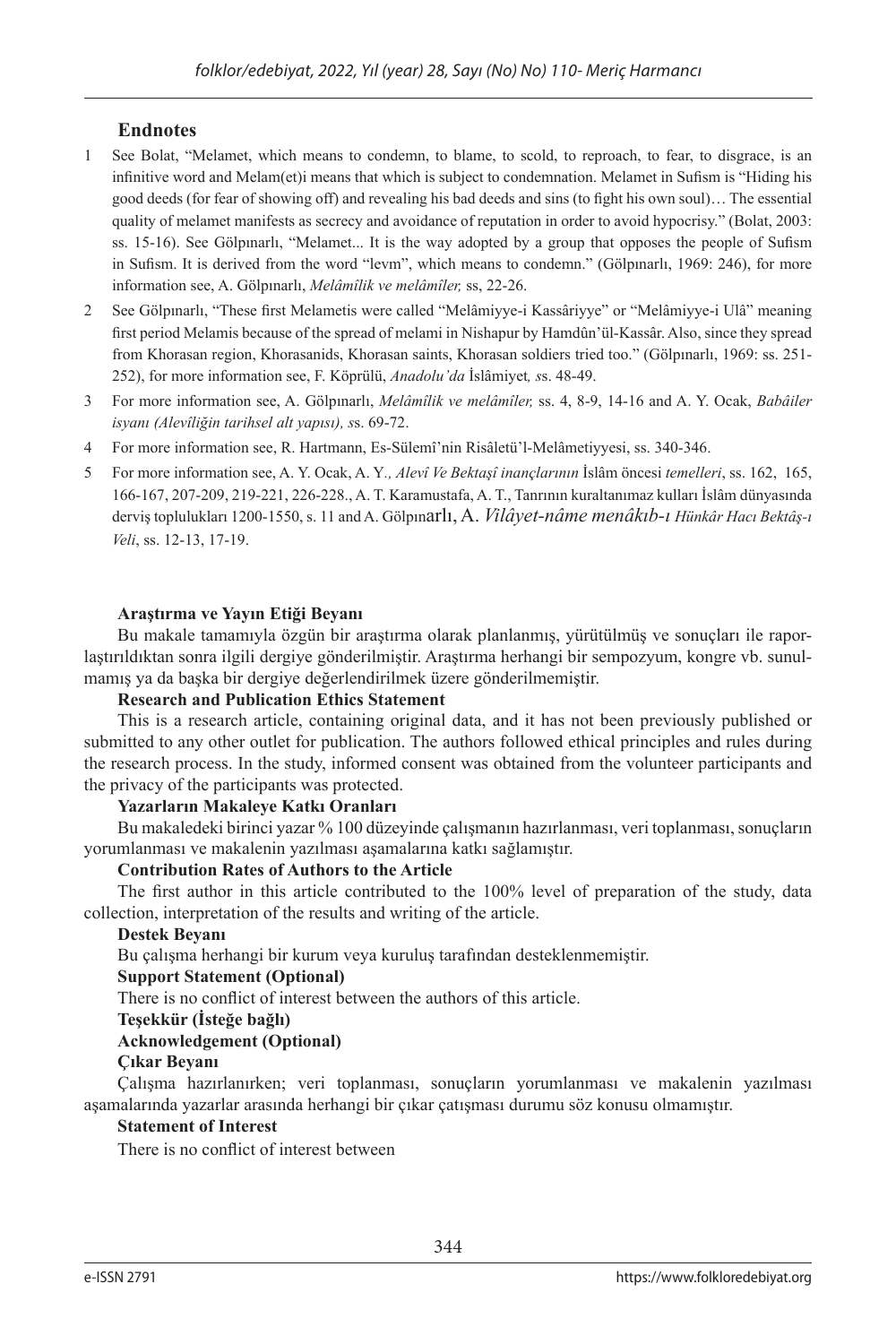#### **References**

- Akkaya, H. S. (2010). Süleyman. *Islam ansiklopedisi*. Volume 38. Türkiye Diyanet Vakfı, 60-62.
- Arpaguş, S. (2007). Post. *Islam ansiklopedisi*. Volume 34. Türkiye Diyanet Vakfı, 332-333.
- Aslan, Ş. (2005). *Türk mimari süsleme sanatlarında mitolojik kaynaklı hayvan figürleri (orta Asya'dan Selçuklu'ya)*. [Master's thesis]. Marmara University.
- Bang, W. and R. R. Arat. (1936). *Oğuz Kağan destan*ı. Burhaneddin basımevi.
- Bayat, F. (2006). *Oğuz destan dünyası.* Ötüken.
- Bayat, F. (2007). *Türk mitolojik sistemi 1*. Ötüken.
- Bayat, F. (2007a). *Türk mitolojik sistemi 2*. Ötüken.
- Biray, N. (2009). 12 hayvanlı Türk takvimi -zamana ve insana hükmetmek-, *Atatürk* Üniversitesi *Türkiyat Araştırmaları Enstitüsü Dergisi,* (39), 671-683.
- Bolat, A. (2003). *Bir tasavvuf okulu olarak Melâmetîlik.* İnsan.
- Çıplak, Ş. M. (2001). *Osmancık'ta erenler durağı Koyun Baba*. Horasan. Çoruhlu, Y. (2015). *Türk mitolojisinin ana hatları*. Kabalcı.
- Duran, H. (2014). *Velâyetname Hacı Bektaş Veli*. Türkiye Diyanet Vakfı.
- Erkoç, H. İ. (2017). Türk mitlerindeki motifler (VI.-VIII. yüzyıllar). *Journal of Old Turkic Studies*, (1), 36-75. Evliya Çelebi. (2006). *Evliyâ Çelebi seyahatnâmesi* (D. Yücel, S. A. Kahraman, and Z. Kurşun. Ed.) Yapı Kredi.
- Gölpınarlı, A. (1969). *100 Soruda Türkiye'de mezhepler ve tarikatlar*. Gerçek. Gölpınarlı, A. (1992). *Yunus Emre ve tasavvuf*. İnkılâb.
- Gölpınarlı, A. (1995). *Vilâyet-nâme menâkıb-ı Hünkâr Hacı Bektâş-ı Veli*. İnkılâb. Gölpınarlı, A. (2004). *Tasavvuftan dilimize geçen deyimler ve atasözleri*. İnkılâb.
- Gölpınarlı, A. (2013). *Melâmîlik ve melâmîler*. Milenyum.
- Güzel, A. (2020). *Kaygusuz Abdal (Alaaddin Gaybî) menâkıb-nâmesi*. Türk Tarih Kurumu.
- Hartmann, R. (2013). Es-Sülemî'nin Risâletü'l-Melâmetiyyesi. (Köprülüzâde Ahmed Cemal, Trans.), (A. Çatak, Ed.) *Gümüşhane Üniversitesi İlahiyat Fakültesi Dergisi*, (3), 329-360.
- Huizinga, J. (2006). Homo ludens oyunun toplumsal işlevi üzerine bir deneme (M.A. Kılıçbay, Trans.) Ayrıntı.
- İzgi, Ö. (1989). *Çin elçisi Wang Yen-Te'nin Uygur seyahatnamesi*. Türk Tarih Kurumu.
- Karamustafa, A. T. (2008). Tanrının kuraltanımaz kulları İslâm dünyasında derviş toplulukları 1200- 1550. (R. Sezer, Trans.) Y.K.Y.
- Kaşgarlı Mahmud. (1992). *Divânü Lügati't-Türk tercümesi I*. (B. Atalay, Trans.) Türk Dil Kurumu. Köprülü, F. (1996). *Anadolu'da İslâmiyet* (M. Kanar. Ed.) İnsan.
- Köprülü, F. (2003). *Türk edebiyatında ilk mutasavvıflar*. Akçağ.
- Küçük, M. A. (2013). Geleneksel Türk dini'ndeki 'ana/dişil ruhlar'a mitolojik açıdan bakış. *Iğdır*  Üniversitesi İlahiyat *Fakültesi Dergisi* (1), 105-134.
- Mehmed Süreyya (1996). Sicill-i Osmanî. Volume 3, (N. Akbayar. Ed.), (S. A. Kahraman, Trans.) Tarih Vakfı Yurt.
- Ocak, A. Y. (1992). *Osmanlı* İmparatorluğu'nda *marjinal sûfîlik: Kalenderîler (XIV-XVII. Yüzyıllar)*. Türk Tarih Kurumu.